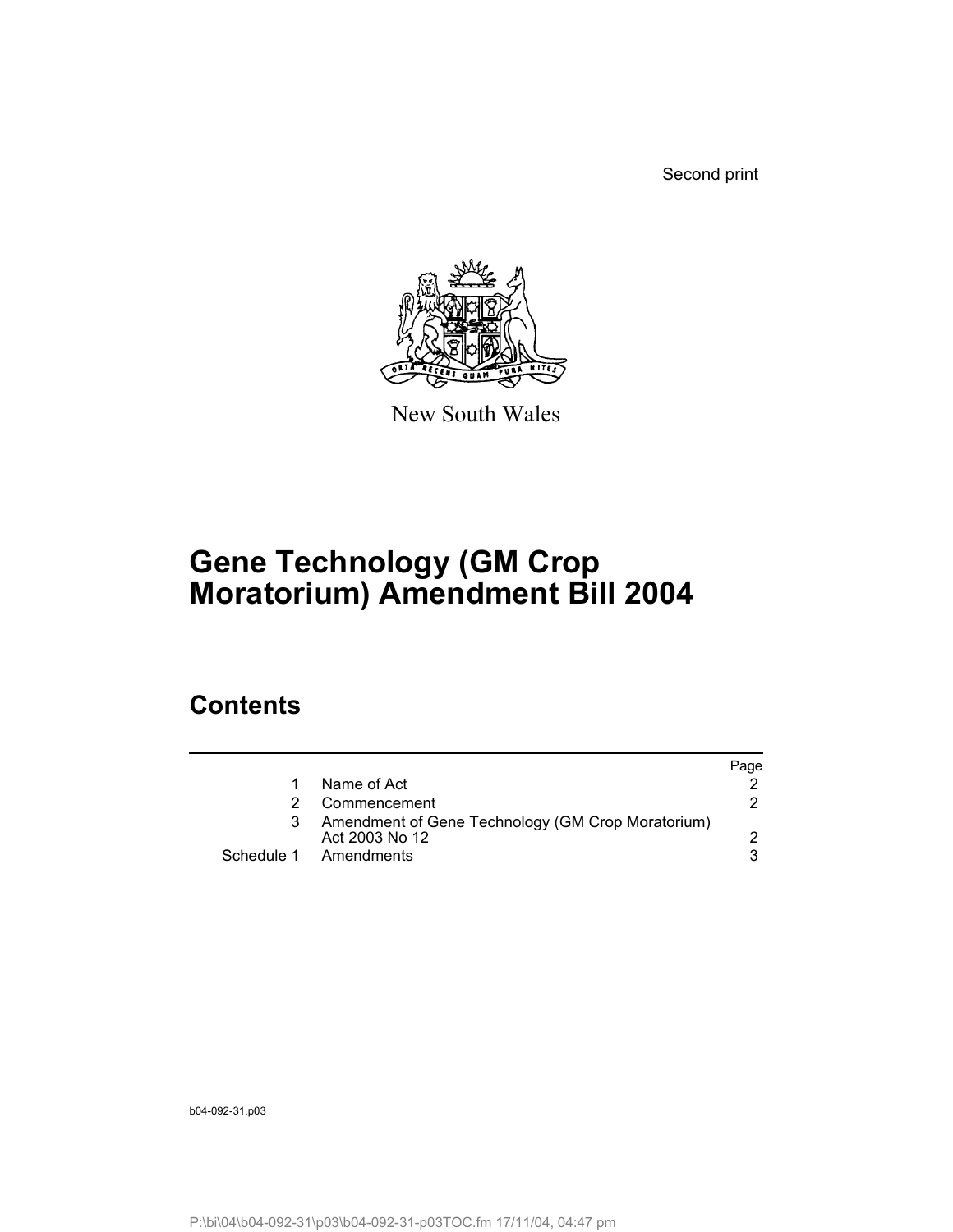**Contents** 

Page

Contents page 2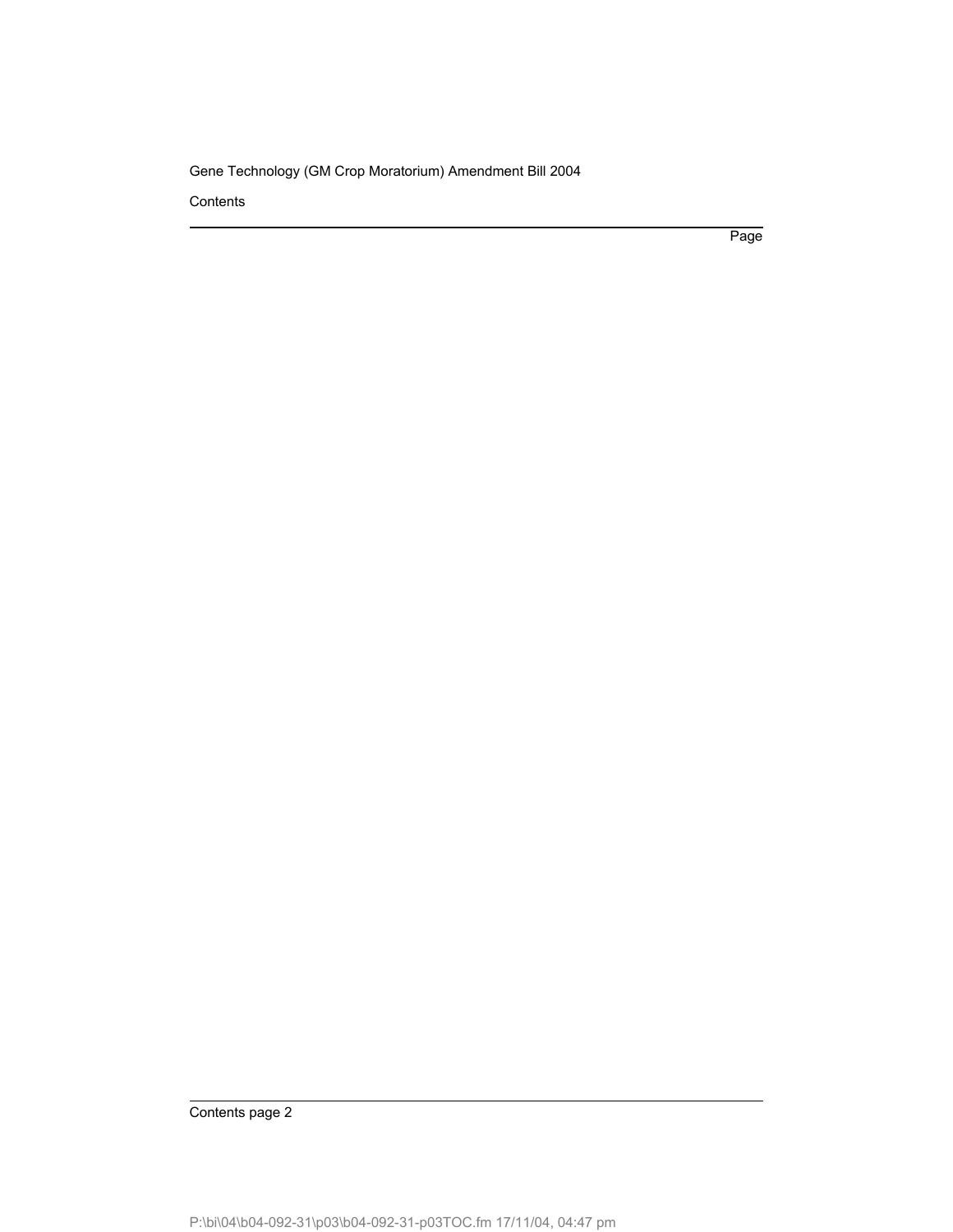*This PUBLIC BILL, originated in the LEGISLATIVE COUNCIL and, having this day passed, is now ready for presentation to the LEGISLATIVE ASSEMBLY for its concurrence.*

*Legislative Council*

*Clerk of the Parliaments.*



New South Wales

## **Gene Technology (GM Crop Moratorium) Amendment Bill 2004**

Act No , 2004

An Act to amend the *Gene Technology (GM Crop Moratorium) Act 2003* in relation to the making of exemption orders; and for other purposes.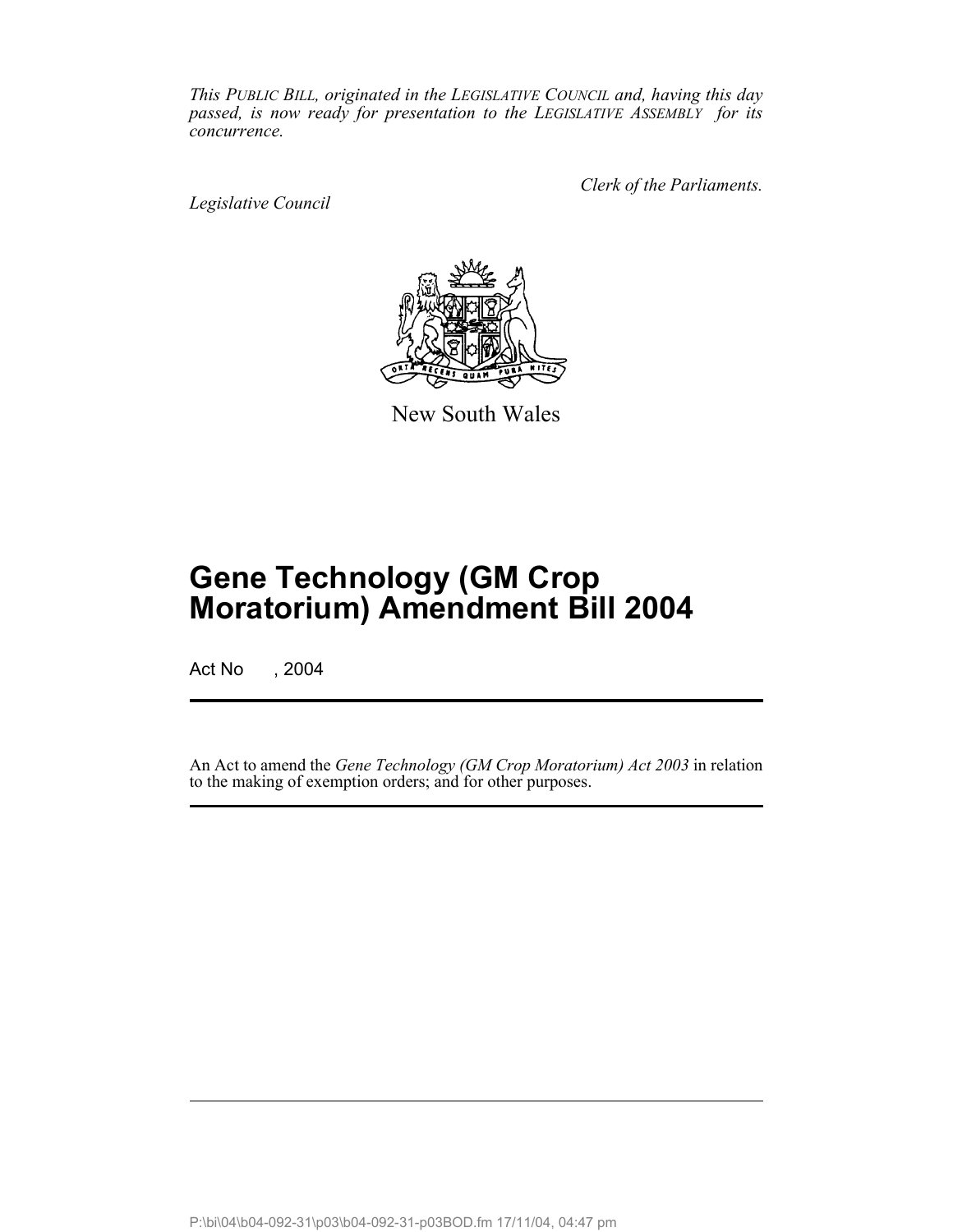|   | The Legislature of New South Wales enacts:                                                |        |
|---|-------------------------------------------------------------------------------------------|--------|
|   | Name of Act                                                                               | 2      |
|   | This Act is the Gene Technology (GM Crop Moratorium) Amendment<br>Act 2004.               | 3<br>4 |
| 2 | Commencement                                                                              | 5      |
|   | This Act commences on assent.                                                             | 6      |
| 3 | Amendment of Gene Technology (GM Crop Moratorium) Act 2003 No 12                          | 7      |
|   | The Gene Technology (GM Crop Moratorium) Act 2003 is amended as<br>set out in Schedule 1. | 8<br>9 |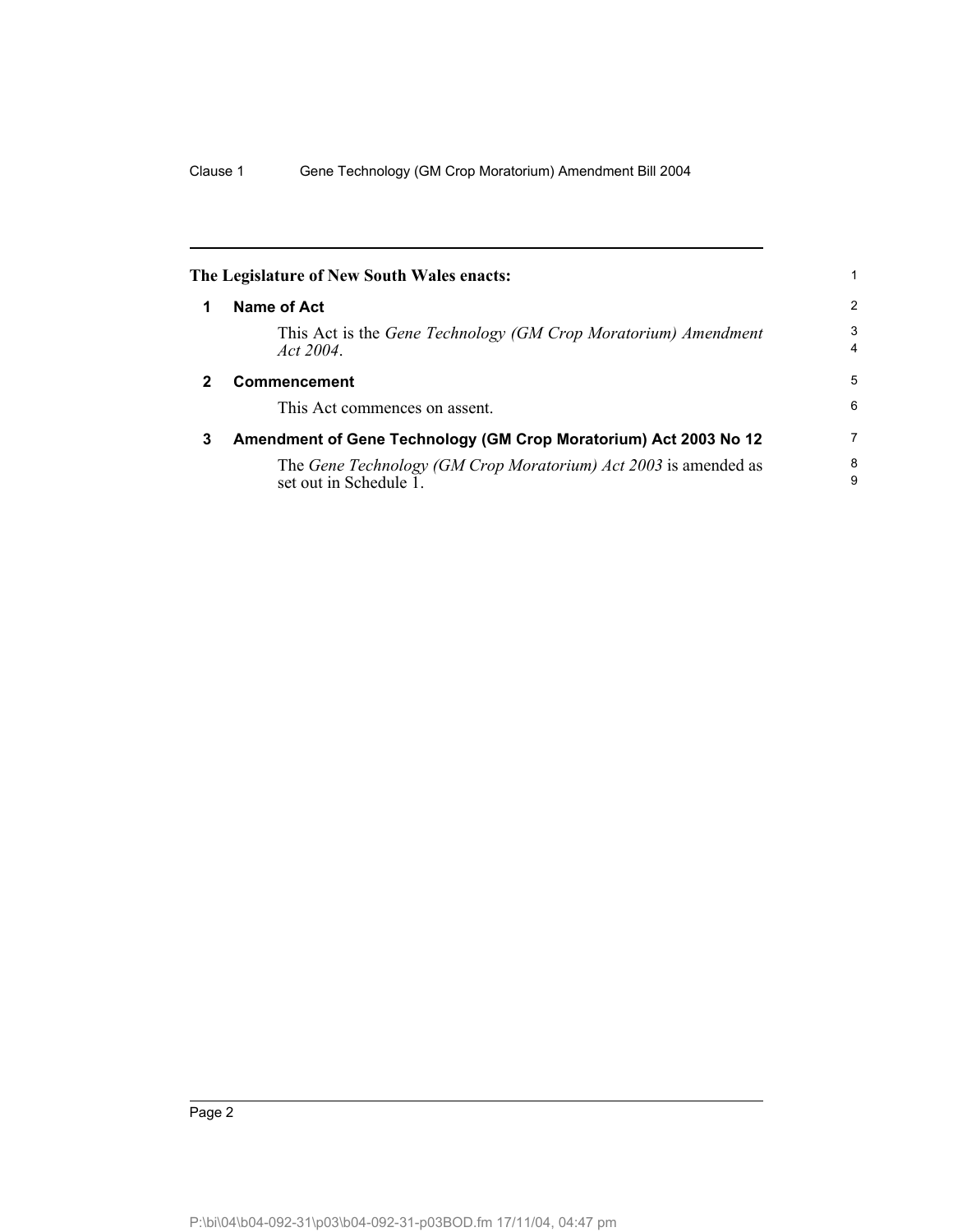Amendments **Amendments** Schedule 1

## **Schedule 1 Amendments** (Section 3) **[1] Section 8 Exemptions from moratorium order** Omit section 8 (2). Insert instead: (2) The Minister is not to make an exemption order unless the Advisory Council has been provided with the following material (and any other material that the Minister considers to be relevant) and has been asked to provide, in consideration of the material provided, its written recommendation as to whether an exemption order should be made if the exemption order is to be made on the written application of a person—a copy of the application. **[2] Section 8 (6A)–(6D)** Insert after section 8 (6): (6A) Without limiting subsection (6), an exemption order may be subject to conditions that relate to one or more of the following: (a) the handling, storage, transport or other use (including destruction or disposal) of any GM food plant that is permitted to be cultivated by the exemption order, (b) the ongoing use or monitoring of any land on which any such plant has been cultivated. (6B) The Advisory Council is to consult with the Australian Grain Harvesters Association before an exception order is granted in relation to the harvesting of GM food plants and the cleaning of equipment that has been used to harvest such plants. (6C) A person who cultivates, or has cultivated, a GM food plant as permitted by an exemption order must not, without reasonable excuse, contravene, or cause or permit any other person to contravene, any condition to which the exemption order is subject. Maximum penalty: in the case of a corporation, 1,250 penalty units or, in any other case, 500 penalty units or imprisonment for 2 years, or both. (6D) A person cannot be prosecuted for both an offence against subsection (6C) and an offence against section 7 in relation to the same act or omission. 1 2 3 4 5 6 7 8 9 10 11 12 13 14 15 16 17 18 19 20 21 22 23 24 25 26 27 28 29 30 31 32 33 34 35 36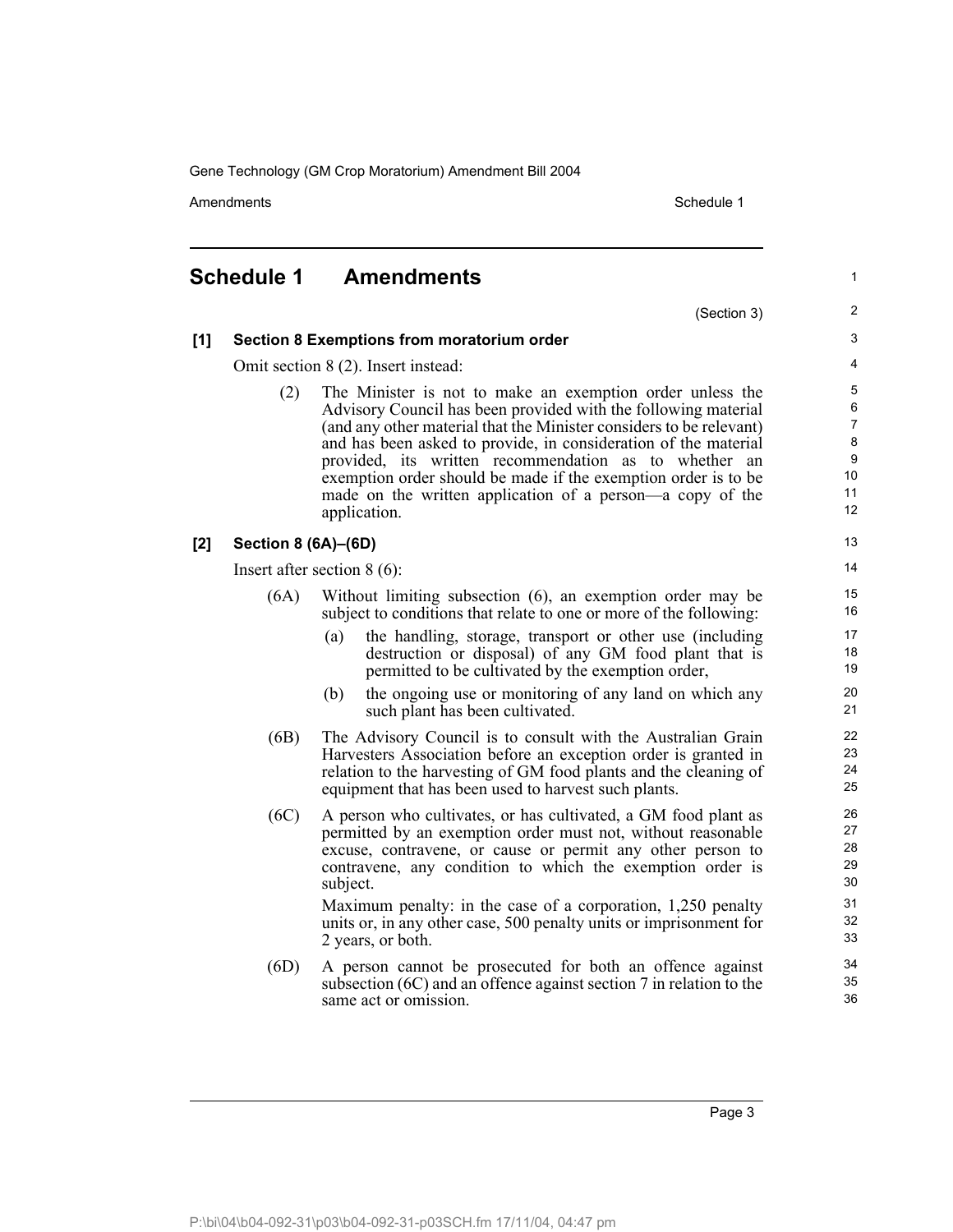Schedule 1 Amendments

| [3]   | Section 9 Notification of making an order                                                                                                                           |                                                                                                                                                                                                                        | 1                    |
|-------|---------------------------------------------------------------------------------------------------------------------------------------------------------------------|------------------------------------------------------------------------------------------------------------------------------------------------------------------------------------------------------------------------|----------------------|
|       | Insert after section $9(1)$ :                                                                                                                                       |                                                                                                                                                                                                                        |                      |
|       | In the case of an exemption order, the Minister is to cause details<br>(1A)<br>of the precise location of the area of land to which the exemption<br>order relates: |                                                                                                                                                                                                                        | 3<br>4<br>5          |
|       |                                                                                                                                                                     | to be published with the notice of the order, and<br>(a)                                                                                                                                                               | 6                    |
|       |                                                                                                                                                                     | to be forwarded to each of the following:<br>(b)                                                                                                                                                                       | 7                    |
|       |                                                                                                                                                                     | the local council for each local government area in<br>(i)<br>which GM food plants are to be cultivated under the<br>order,                                                                                            | 8<br>9<br>10         |
|       |                                                                                                                                                                     | the rural lands protection board for each district in<br>(ii)<br>which GM food plants are to be cultivated under the<br>order,                                                                                         | 11<br>12<br>13       |
|       |                                                                                                                                                                     | any other persons or bodies prescribed by the<br>(iii)<br>regulations.                                                                                                                                                 | 14<br>15             |
| [4]   | Section 9 (2)                                                                                                                                                       |                                                                                                                                                                                                                        | 16                   |
|       |                                                                                                                                                                     | Insert "or $(1A)$ " after "subsection $(1)$ ".                                                                                                                                                                         | 17                   |
| [5]   |                                                                                                                                                                     | Section 12 Director-General to keep register of orders                                                                                                                                                                 | 18                   |
|       |                                                                                                                                                                     | Insert after section $12(2)$ :                                                                                                                                                                                         | 19                   |
|       | (2A)                                                                                                                                                                | The register is also to contain, in the case of an exemption order,<br>details of the area of land to which the exemption order applies.                                                                               | 20<br>21             |
| [6]   |                                                                                                                                                                     | Schedule 1 Savings, transitional and other provisions                                                                                                                                                                  | 22                   |
|       | Insert at the end of clause $1(1)$ :                                                                                                                                |                                                                                                                                                                                                                        |                      |
|       |                                                                                                                                                                     | Gene Technology (GM Crop Moratorium) Amendment Act 2004                                                                                                                                                                | 24                   |
| $[7]$ | Schedule 1, Part 3                                                                                                                                                  |                                                                                                                                                                                                                        | 25                   |
|       | Insert after Part 2:                                                                                                                                                |                                                                                                                                                                                                                        | 26                   |
|       | Part 3                                                                                                                                                              | Provisions consequent on enactment of<br><b>Gene Technology (GM Crop Moratorium)</b><br><b>Amendment Act 2004</b>                                                                                                      | 27<br>28<br>29       |
|       | 3                                                                                                                                                                   | <b>Conditions imposed on exemption orders</b>                                                                                                                                                                          | 30                   |
|       | (1)                                                                                                                                                                 | Section 8 (6C), as inserted by the <i>Gene Technology (GM Crop</i> )<br><i>Moratorium) Amendment Act 2004</i> , does not apply to a condition<br>imposed on an exemption order before the commencement of that<br>Act. | 31<br>32<br>33<br>34 |